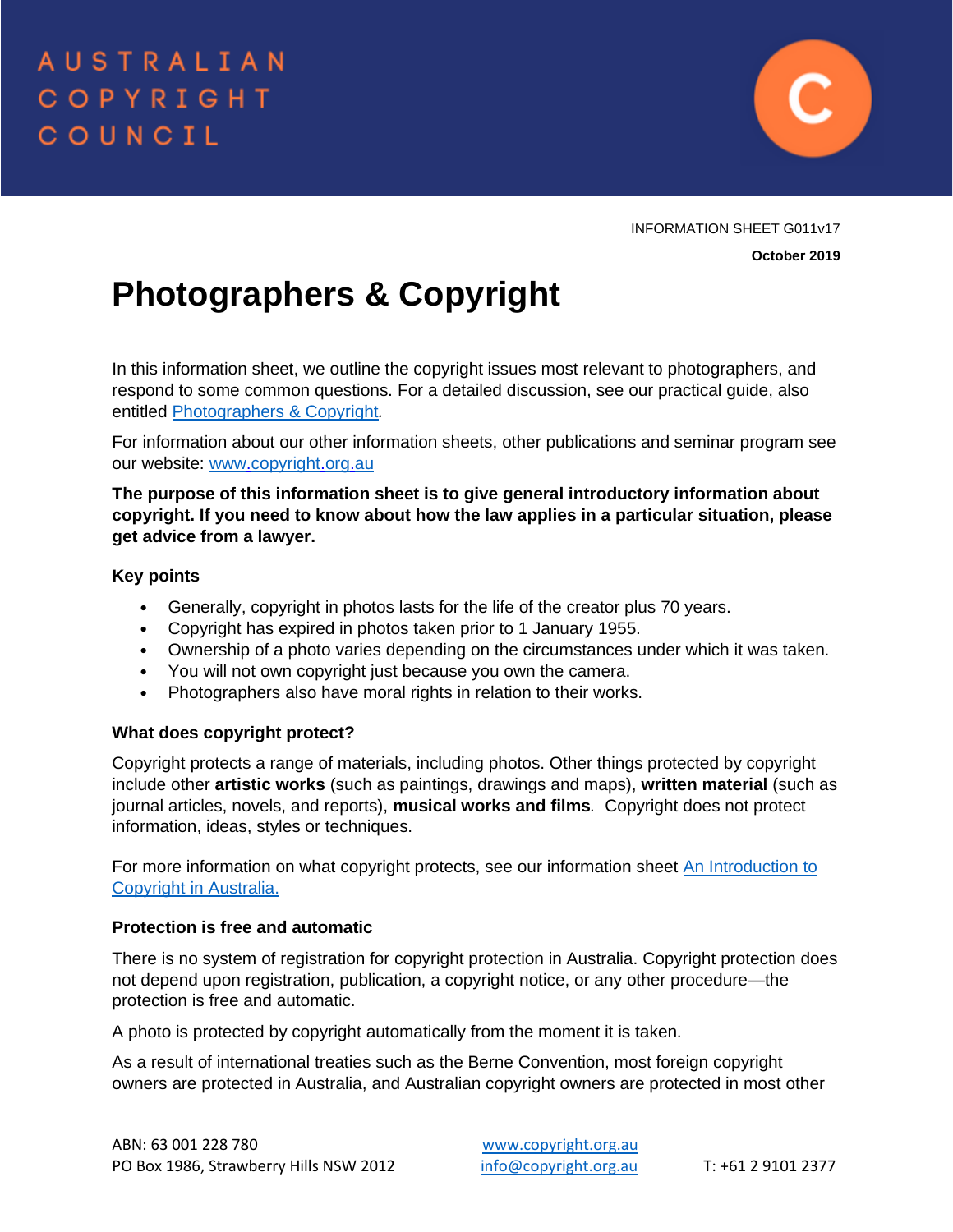countries. For more information, see our information sheet [Copyright Protection in Other](https://www.copyright.org.au/ACC_Prod/ACC/Information_Sheets/Copyright_Protection_in_Other_Countries.aspx?WebsiteKey=8a471e74-3f78-4994-9023-316f0ecef4ef)  [Countries.](https://www.copyright.org.au/ACC_Prod/ACC/Information_Sheets/Copyright_Protection_in_Other_Countries.aspx?WebsiteKey=8a471e74-3f78-4994-9023-316f0ecef4ef)

If you need to take legal action for infringement under Australian law you may get some procedural advantages from having registered the copyright in another country.

# **The copyright notice**

The copyright notice is not required for protection in Australia or in most other countries, but it notifies people that the work is protected and identifies the person claiming the rights. Copyright owners can put the notice on their work themselves since there is no formal procedure. The notice consists of the symbol ©, followed by the name of the copyright owner and the year the work was first made or published, for example: © John Citizen 2019.

#### **Who owns copyright?**

For photos, unless there is an agreement to the contrary, the general rule is that the **photographer** is the first owner of copyright. (Note that you will not own copyright just because you own the camera).

There are, however, a number of exceptions to this general rule, set out below.

Also, if more than one person is involved in the creation of copyright material, or the material is created under an agreement or by commission, it is a good idea to have a written agreement stating who will own copyright.

Note that in many cases a person who is not the copyright owner will have rights to use the photographs in various ways (for example, as a result of an express or implied licence).

#### **Photos taken in the course of employment**

If an employee takes a photo as part of his or her job, the first owner of copyright will be the employer, unless they have made an agreement to the contrary. This general rule is subject to two major exceptions, set out in the following paragraphs.

#### *Photos taken by employees of newspaper and magazine publishers*

For photos taken by employees of newspaper or magazine publishers, different rules apply, depending on when the photo was taken:

- For photos taken **before 1 May 1969**, the publisher owns copyright.
- For photos taken **on or after 1 May 1969** and **before 30 July 1998**, the publisher owns the rights for newspaper and magazine publication and for broadcasting, and the photographer owns all other rights (including the right to put the photos online or in a book).
- For photos taken **on or after 30 July 1998**, the photographer owns the rights to photocopy the photos and include them in books; the publisher owns all other rights.

These rules do not apply to freelance photographers, who are covered by the general rule that the person who takes the photo owns copyright in it (unless they make an agreement to the contrary).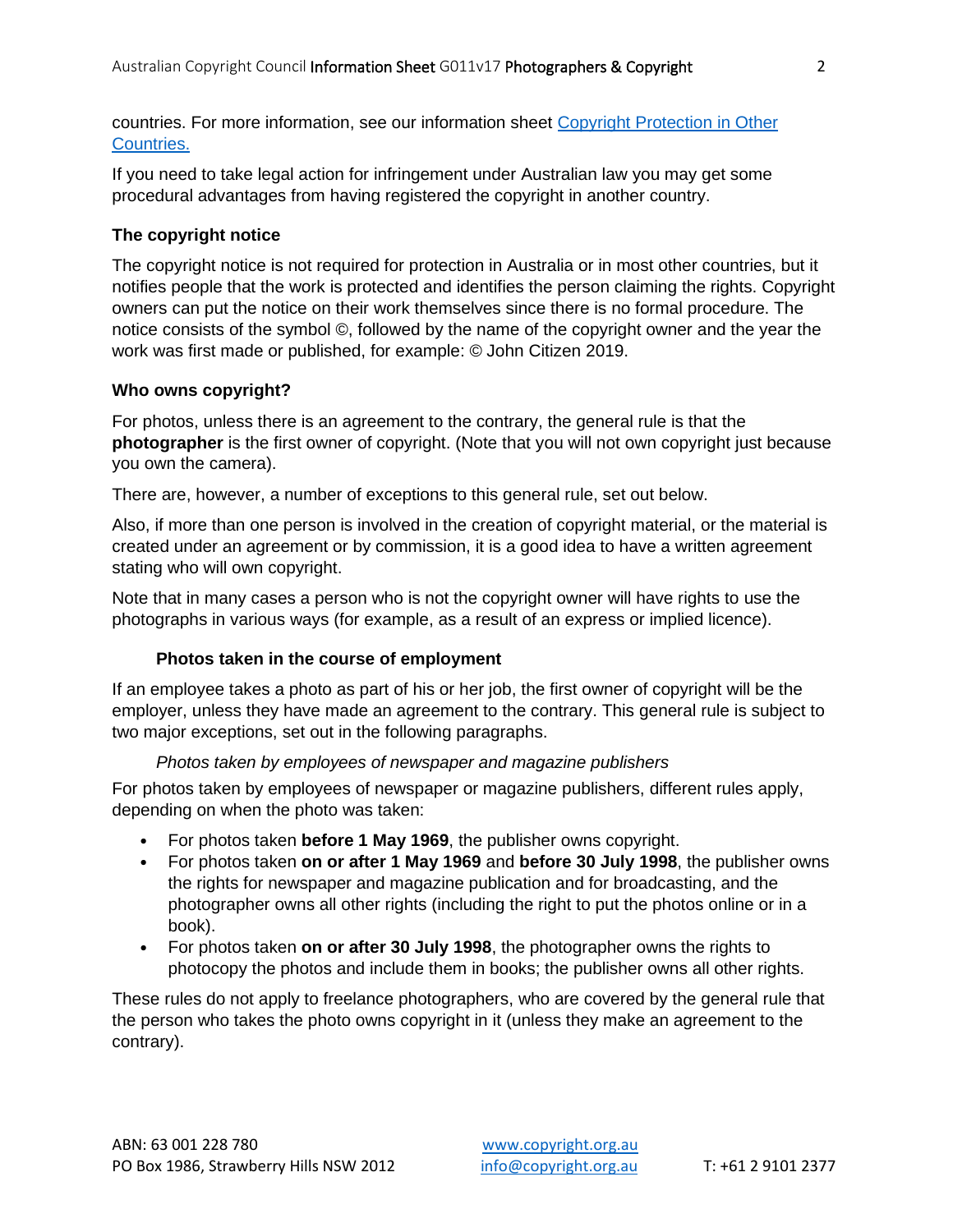#### *Photos taken for government*

Unless there is an agreement to the contrary, a Commonwealth, State or Territory government is the first owner of copyright in material created, or first published, under its direction or control. Note that these provisions do not apply to local governments. For more information, see our information sheet [Government: Commonwealth, State & Territory.](https://www.copyright.org.au/ACC_Prod/ACC/Information_Sheets/Government__Commonwealth__State___Territory.aspx?WebsiteKey=8a471e74-3f78-4994-9023-316f0ecef4ef)

### **Commissioned photos**

Specific provisions set out the general rules on ownership of copyright where a person who is not the photographer's employer (a client) pays a photographer to take a photo:

- For photos taken **before 1 May 1969**, the person who paid for them to be taken owns the copyright, unless the photographer and client agreed otherwise.
- For photos taken **on or after 1 May 1969** and **before 30 July 1998**, the first owner of copyright in a commissioned photo is the commissioning client, unless the photographer and client agreed otherwise.
- For photos taken **on or after 30 July 1998**, the general rule on ownership depends on the purpose for which the photographs were taken:
- if the photos were taken for "private or domestic purposes" (such as family portraits, or wedding photos), the first owner of copyright in them is the **client**, unless the photographer and client agree otherwise; however
- if they were taken for any other purpose (e.g. commercial shots), the **photographer** will be the first owner of copyright, unless the photographer and client agree otherwise.

If someone owns copyright in a photo as a result of having commissioned it (without having reached any other agreement about ownership), the photographer has the right to **restrain** the use of the photo for purposes other than those for which it was commissioned (provided these purposes were made known at the time of the arrangement). This rule applies to any photo taken **on or after 1 May 1969**. Even though the client is the owner of copyright, the photographer can rely on his/her right of restraint to negotiate further payment for uses that were not contemplated at the outset.

# **Rights of copyright owners**

Owners of copyright in photos have the exclusive right to:

- **reproduce** the photos—for example, by making prints, photocopying, and digitising;
- **publish** the photo (make copies of the photos available to the public for the first time); and
- **communicate** the photo to the public—for example, by putting the photos onto a website, broadcasting or faxing them or emailing digital files of them.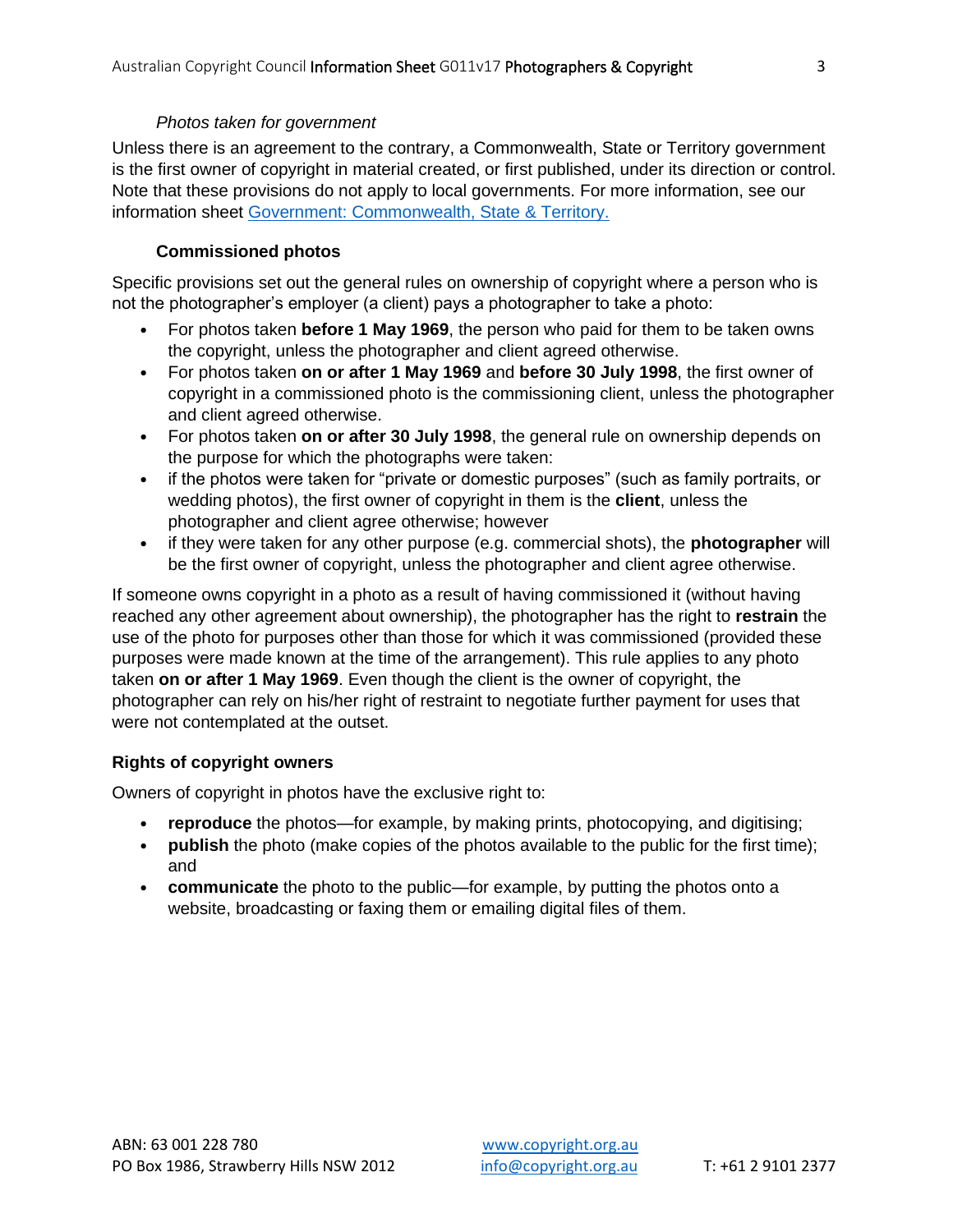# **Dealings with copyright**

Copyright owners can **assign** (sell) or **license** (permit others to use) their rights, with or without limitations (such as the type of use, or period of time), and with or without conditions (such as payment). For further information see our information sheet [Assigning & Licensing Rights.](https://www.copyright.org.au/ACC_Prod/ACC/Information_Sheets/Assigning___Licensing_rights.aspx?WebsiteKey=8a471e74-3f78-4994-9023-316f0ecef4ef)

All agreements and transactions with clients relating to copyright should be in writing. Assignments and exclusive licences **must** be in writing and signed by or on behalf of the copyright owner to be fully effective. Agreements that are not in writing may still be enforceable. However, if a dispute arises, it can be difficult to work out what rights the parties have.

Your solicitor should be able to draft a standard agreement setting out the rights granted, and other terms and conditions, covering most or all of the commissions you normally undertake. You can also obtain information and standard clauses for professional photographers from professional photographers' organisations, whose contact details are provided below under the heading "Further information for photographers".

# **Moral Rights**

Creators of copyright works, including photographers, have "moral rights" in relation to their works. These are separate from copyright. Moral rights impose certain obligations on people who use a copyright work. As a photographer you have the right to:

- be attributed as creator of your photos;
- take action if your work is falsely attributed; and
- take action if your work is distorted or treated in a way that is prejudicial to your honour or reputation.

See our information sheet [Moral Rights](https://www.copyright.org.au/acc_prod/ACC/Information_Sheets/Moral_Rights.aspx) for more information.

# **How long does copyright in photos last**

Generally speaking, copyright lasts until 70 years from the end of the year the photographer died.

- If the photographer is unknown or used a pseudonym, duration continues indefinitely until the photograph is published. Once it is published, duration will then last until 70 years from the end of the year in which it was published.
- However, because the rules of duration used to be different, photographs **taken before** 1 January 1955 are now out of copyright.

Where a Commonwealth, State or Territory Government owns copyright in a photo, the work is protected by copyright for 50 years from the end of the year in which it was first published. If the work has not been published, the copyright protection lasts indefinitely.

For further information, see our information sheet [Duration of Copyright.](https://www.copyright.org.au/acc_prod/ACC/Information_Sheets/Duration_of_Copyright.aspx?WebsiteKey=8a471e74-3f78-4994-9023-316f0ecef4ef)

# **When is copyright infringed?**

It is generally an infringement of copyright to deal with a photo in any of the ways exclusively reserved to the copyright owner without the copyright owner's permission, unless copyright has expired. Using part of a photo in one of these ways may also infringe copyright, if that part is important or distinctive, even if it is a relatively small proportion of the photo.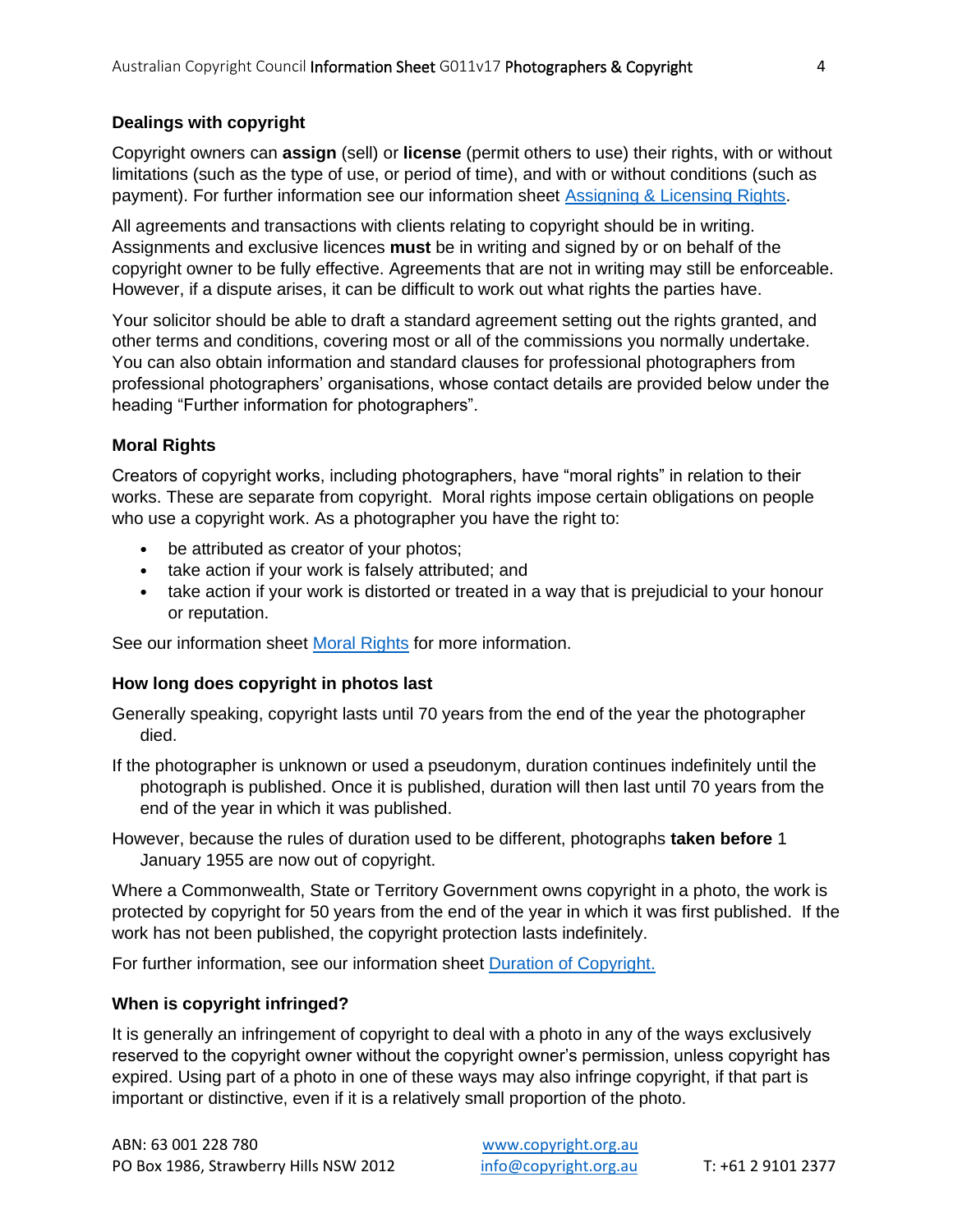Copyright may also be infringed by "authorising" infringement, by importing articles containing copyright material, and by selling infringing articles.

The Copyright Act sets out some defences, or exceptions to infringement, which allow some uses of copyright material without permission, for example by reviewers and students. There are also special provisions for copying by libraries, educational institutions and government bodies. In some cases, certain procedures must be followed, and in some cases, fees must be paid. For further information on these special provisions, see our information sheets about Fair Dealing: [What Can I Use Without Permission;](https://www.copyright.org.au/ACC_Prod/ACC/Information_Sheets/Fair_Dealing__What_Can_I_Use_Without_Permission.aspx) [Libraries: Introduction to Copyright;](https://www.copyright.org.au/ACC_Prod/ACC/Information_Sheets/Libraries__Introduction_to_Copyright.aspx) [Education: Copyright](https://www.copyright.org.au/ACC_Prod/ACC/Information_Sheets/Education__Copyright_Basics.aspx)  [Basics](https://www.copyright.org.au/ACC_Prod/ACC/Information_Sheets/Education__Copyright_Basics.aspx) and [Government: Commonwealth, State, Territory.](https://www.copyright.org.au/ACC_Prod/ACC/Information_Sheets/Government__Commonwealth__State___Territory.aspx?WebsiteKey=8a471e74-3f78-4994-9023-316f0ecef4ef)

Note that Copyright Agency | Viscopy licences photos [\(https://www.copyright.com.au/licences](https://www.copyright.com.au/licences-permission)[permission\)](https://www.copyright.com.au/licences-permission) and you can also get licences to use photos from photo libraries (for example, the Fairfax photo library). Viscopy's business is now managed by Copyright Agency.

# **Technological Protection and Electronic Rights Management Information**

The Copyright Act allows copyright owners to take action against people who make, sell, import or rent devices which are used to circumvent "technological protection measures" (these measures are used to protect digital material or encoded broadcasts). Further provisions allow copyright owners to take action if "electronic rights management information" (such as a watermark) embedded in digital copies of their material is removed or altered. In some cases, it is an offence to deal with circumvention or decoding devices, offer decoding or circumvention services, alter or remove electronic rights management information or knowingly deal with copyright material from which rights management information has been removed.

# **Peoples' likenesses**

People and people's likenesses are not protected by copyright. Sometimes, however, other areas of law, such as defamation, can affect the circumstances in which a person's likeness can be used. See the question below entitled *Do I need permission from people I photograph?*

# **Restrictions on commercial photography**

Photographers also need to be aware of provisions in other legislation which restrict commercial photography of Indigenous, environmental and heritage sites. These provisions are not related to copyright law. The following paragraphs describe some of these provisions.

# **Photos taken in Commonwealth reserves**

The *Environment Protection and Biodiversity Conservation Regulations 2000 (Cth)* introduced important procedures and restrictions on commercial activities in Commonwealth reserves including still photography and commercial filming.

A Commonwealth reserve is defined as one proclaimed by the Governor-General and includes places such as Kakadu National Park, Uluru–Kata Tjuta National Park, Booderee National Park, Australian National Botanic Gardens, Christmas Island National Park, Pulu Keeling National Park, Norfolk Island National Park and Commonwealth Marine Parks and Reserves.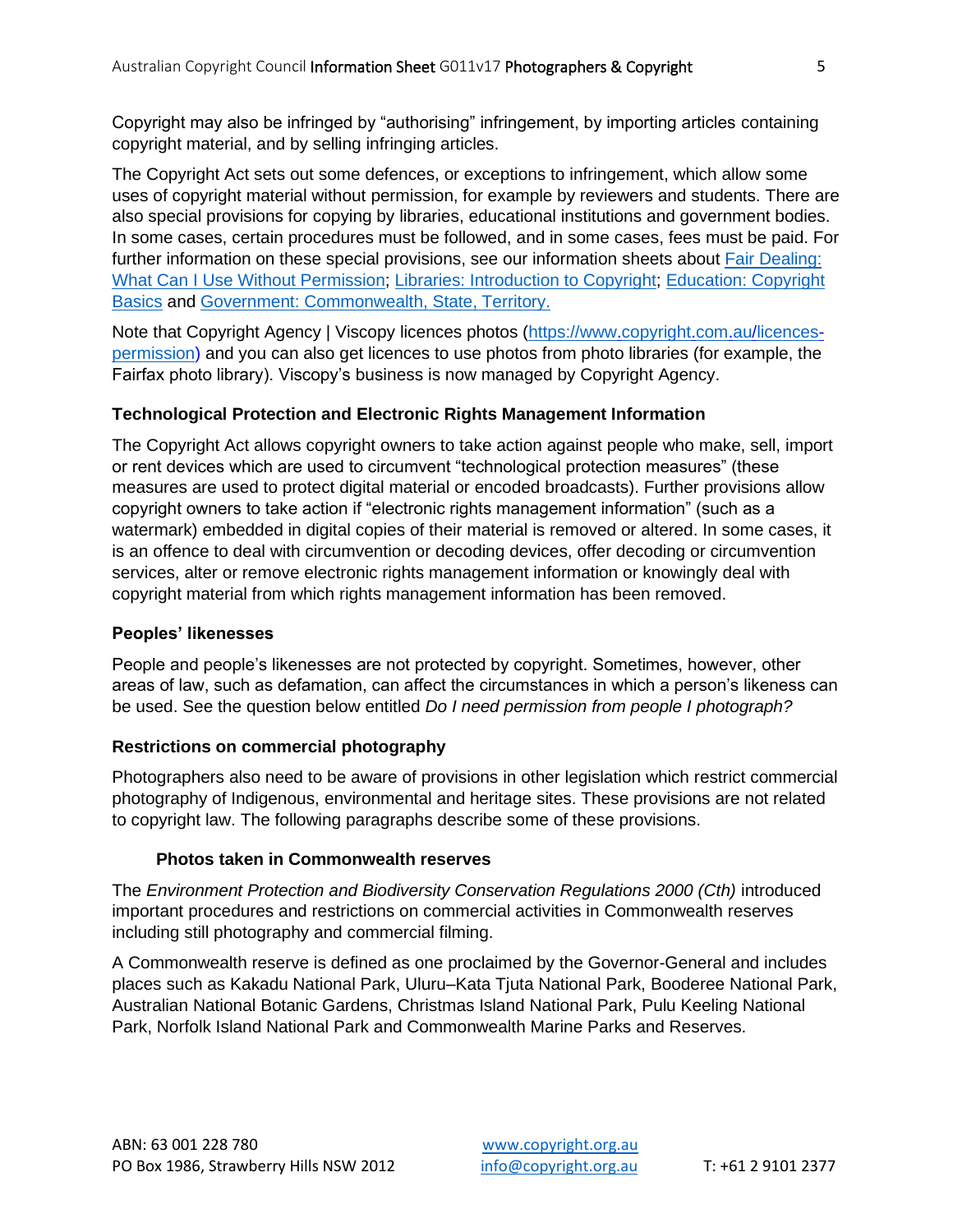# **To take photographs in a Commonwealth reserve for commercial purposes, a photographer should:**

- Contact the Commonwealth reserve and obtain a permit to take photos for commercial purposes by paying the specified fee and entering into a location agreement; and
- Abide by the conditions imposed upon commercial photographers in the reserve by the Director.

If a photographer breaches a location agreement (or does not enter into one), a ranger or warden may require him or her to hand over all copies of any photos taken and any camera or other device used to take them.

For further information, contact the National Park you wish to visit. For general information, see: [www.environment.gov.au/parks/.](http://www.environment.gov.au/parks/)

# **Photos taken of the Sydney Harbour Foreshore**

The *Sydney Harbour Foreshore Authority Regulations 2011 (NSW)* restrict the taking and subsequent use of photos for commercial purposes. The Regulations prohibit any use of a camera for commercial purposes in a public area unless authorised by the Sydney Harbour Foreshore Authority.

For further information, see the Sydney Harbour Foreshore Authority website at: [www.shfa.nsw.gov.au.](http://www.shfa.nsw.gov.au/)

### **Some common questions**

# **Where do I register my copyright and how much does it cost?**

There is no system of registration for copyright protection in Australia. Copyright protection does not depend upon publication, a copyright notice, or any other procedure. See above, under the heading "Protection is free and automatic".

# **Does copyright protect ideas for photos?**

No. Copyright protects the expression or form that the ideas take. The idea of photographing a person on the beach at dawn, for example, is not protected. A person who photographs that same scene can take action against others reproducing his or her photos, but cannot prevent others from taking their own shot of that scene.

# **How do I prove that I am the copyright owner if there is no system of registration?**

A dispute about who took a photo, or who is the owner of copyright in a photo, may need to be resolved by a court if the parties cannot agree. A court considers all the relevant evidence presented to it. The most important evidence is usually the oral evidence of the parties and of relevant witnesses. Other evidence may include a copy of an agreement between a photographer and his or her client, negatives and proof sheets. A copyright notice on the photo may be relevant to the question of ownership, but it is not conclusive.

Such cases are rare; someone else claiming to own copyright without any basis, generally runs large financial risks in bringing such a case.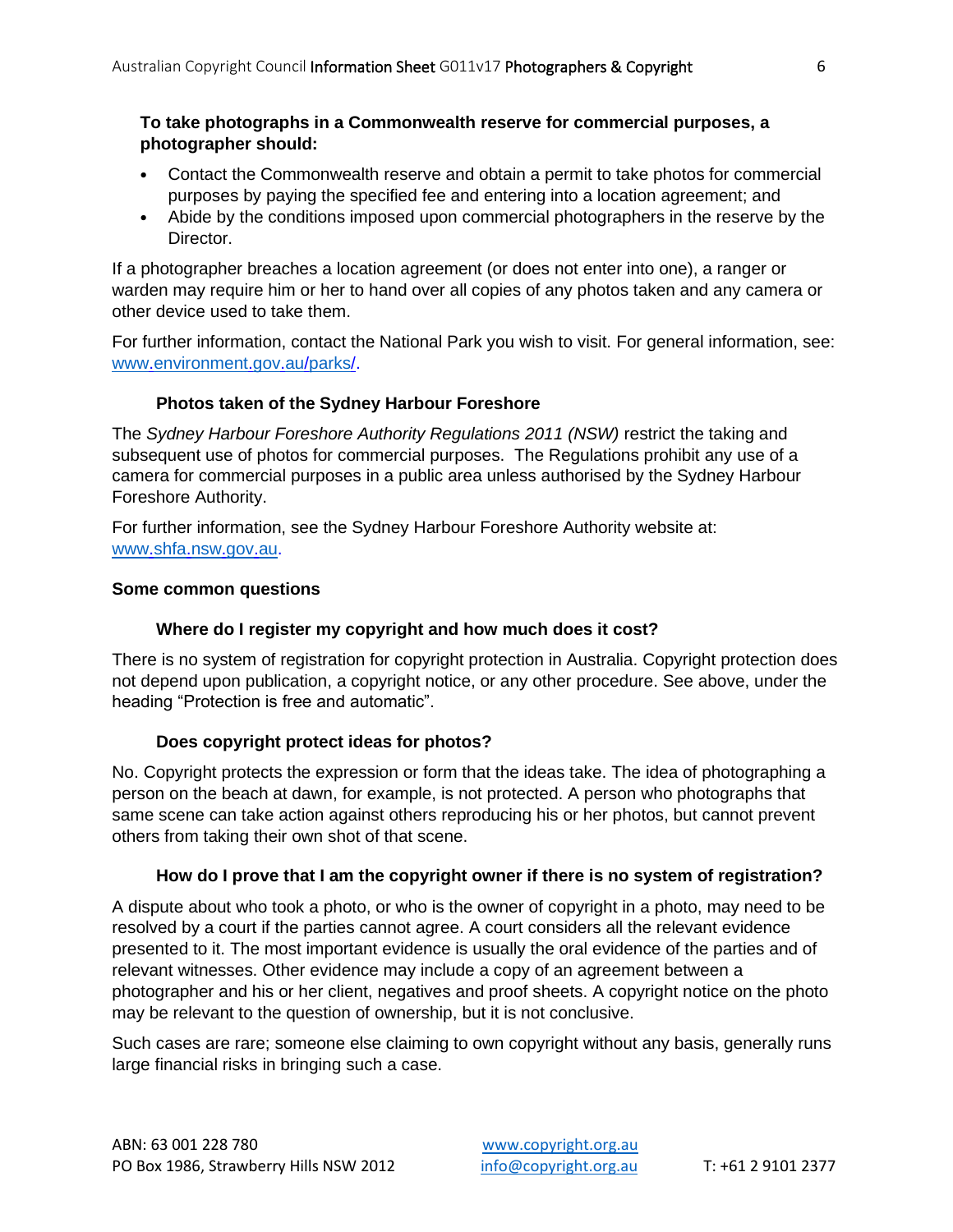# **Can people scan and alter my photos without my permission? Who owns copyright in the altered photo?**

Scanning a photo to make a digitised version, or making a copy of an existing digital file, reproduces the photo and therefore generally requires the permission of the copyright owner (unless an exception to infringement applies).

If the other person creates a new artistic work using the scanned photo, he or she will own copyright in the new work. However, if the new work incorporates an important, distinctive or recognisable part of the original photo, the owner of copyright in the new work will need the original photographer's permission to reproduce and communicate it to the public. The original photographer still owns copyright in the original photo.

Alteration of photos may, in some cases, infringe your moral rights in the work (the rights to be attributed as creator of a work, right not to be falsely attributed as the creator and the right of integrity against derogatory treatment of the work).

# **Do I need permission to photograph a building?**

Generally, no. Although a building is protected by copyright, a special exception in the Copyright Act allows buildings to be photographed without permission. Be aware though, that the owner of a property may impose restrictions regarding entry onto the property. It may sometimes be the case, as with photos of people, that certain unauthorised uses of a photo of a particular building may raise issues under other laws, such as competition and consumer legislation.

# **Do I need permission to photograph artworks displayed in public places?**

The generally accepted interpretation of the relevant provision in the Copyright Act is that you may photograph a "sculpture or work of artistic craftsmanship" which is publicly displayed "other than temporarily" without permission.

There is, however, a technical argument that neither underlying works in such sculptures and craft works nor pre-existing design drawings are covered under that provision, and that permission is still required for the indirect reproduction of these works in a photograph of the sculpture or craft work. Although, we are not aware of any cases in which this argument has been raised in court.

You will generally need permission to photograph other public art, such as murals.

# **Do I have a right to be attributed for my photographs—for example, if my photograph is reproduced in a magazine?**

Photographers have moral rights over photos they have taken. Generally anyone reproducing a photo that is protected by copyright has an obligation to attribute the photographer as well as to get permission from the copyright owner. For further information, see our information sheet *[Moral Rights](https://www.copyright.org.au/ACC_Prod/ACC/Information_Sheets/Assigning___Licensing_rights.aspx?WebsiteKey=8a471e74-3f78-4994-9023-316f0ecef4ef)*.

# **A client has not paid me. Who owns copyright in the photos?**

If the photo was taken **before 30 July 1998**, and no agreement about copyright ownership has been made, the client owns copyright, even if the payment has not actually been made.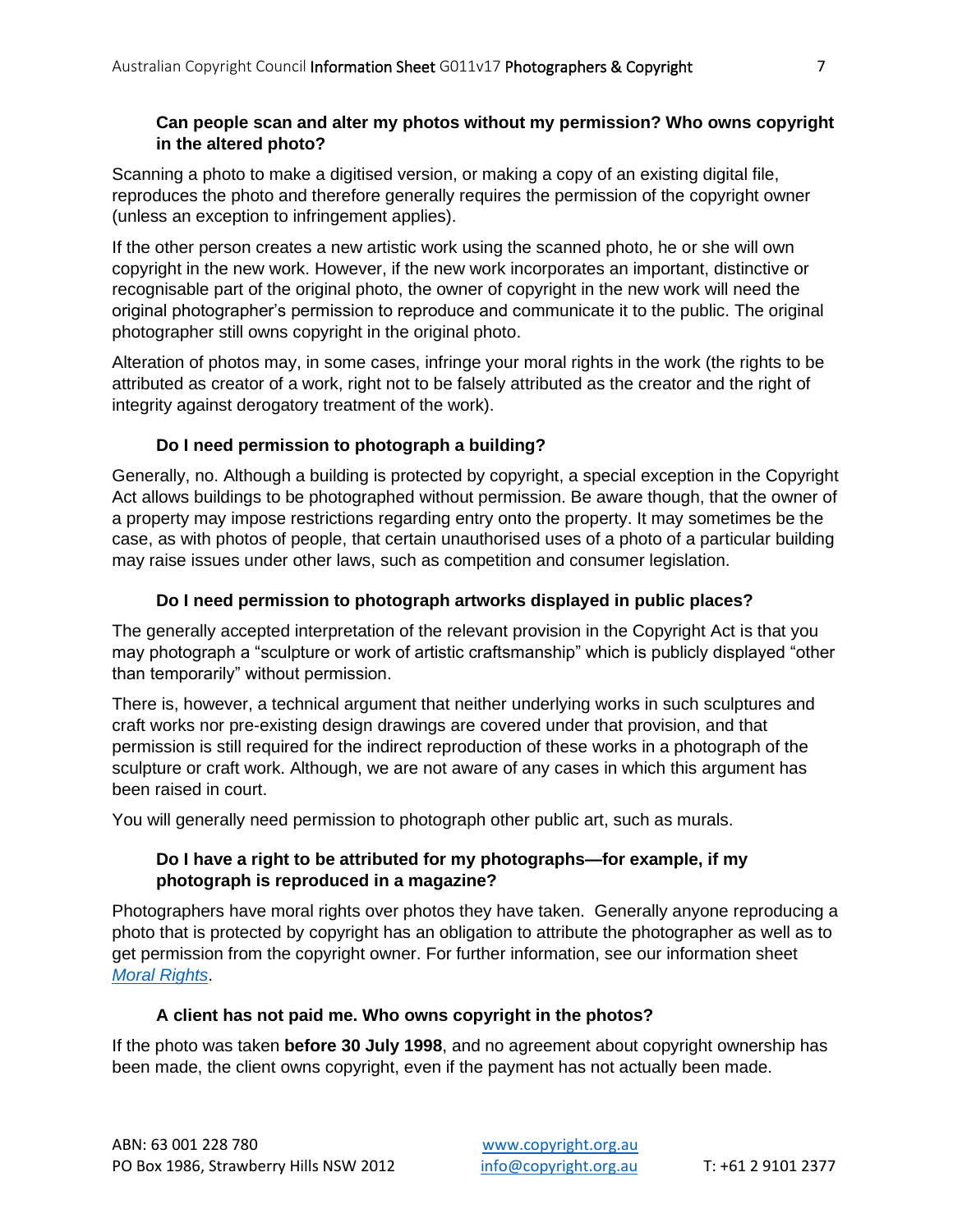If the photo was taken **on or after 30 July 1998**, the photographer generally owns copyright unless there is an agreement to the contrary. However, if the photo was commissioned for a private or domestic purpose, the client owns copyright unless there was an agreement to the contrary.

If the client owns copyright, the photographer is entitled to recover the debt, but not to prevent the client using the photograph for the purposes for which it was taken.

If the client does not own copyright, the photographer is entitled to recover the debt. Whether or not the photographer can prevent the client using the photo will depend on the exact nature of the agreement between the parties and the circumstances of the situation.

Your solicitor should be able to draft a contract in such a way as to give you rights under copyright law as well as under the contract. Such a contract may assist you in the event that a client uses a photograph before paying you (for example, if you own copyright, by making any licence to use the photographs conditional on payment being received).

# **Who owns the negatives or digital files of photos I took for a client?**

Ownership of a physical negative, transparency or digital files is determined by general property law and not copyright law. The owner of a negative is usually the person who paid for the film on which the negative image appears. The owner of a digital file is likely to be the person who created it.

Ownership of **copyright** in the photos is separate from the ownership of physical **items**, such as the prints, negatives or digital files. Your agreement with the client should cover these issues.

If the client owns copyright in the photos, he or she may make copies from prints in his or her possession. A photographer may own negatives but this does not entitle him or her to make further prints without the copyright owner's consent. If a photographer owns digital files and the client owns copyright, then you should get an agreement about what you can do with the digital files, as most uses will require the copyright owner's permission.

# **A client owns copyright in a photo and I own the negative. Do I have to give the client access to the negative so that they can make a copy?**

Generally, no. Although the copyright owner has the exclusive right to make reproductions of the photo, he or she may not be able to exercise these rights in practice if he or she does not have access. The Act does not require a person who controls the physical item to give access to the copyright owner. However, a photographer may have an express or implied contractual obligation to give the client access to the negatives or digital file. This will depend on what the parties agreed.

# **Can proofs of wedding photos I took be copied without my permission?**

If you were commissioned to take photos for a wedding, or any other private or domestic use, your client will own copyright, unless you reached an agreement to the contrary. This means that your client, as the copyright owner, has the right to copy the photos whether from negatives, prints or proofs.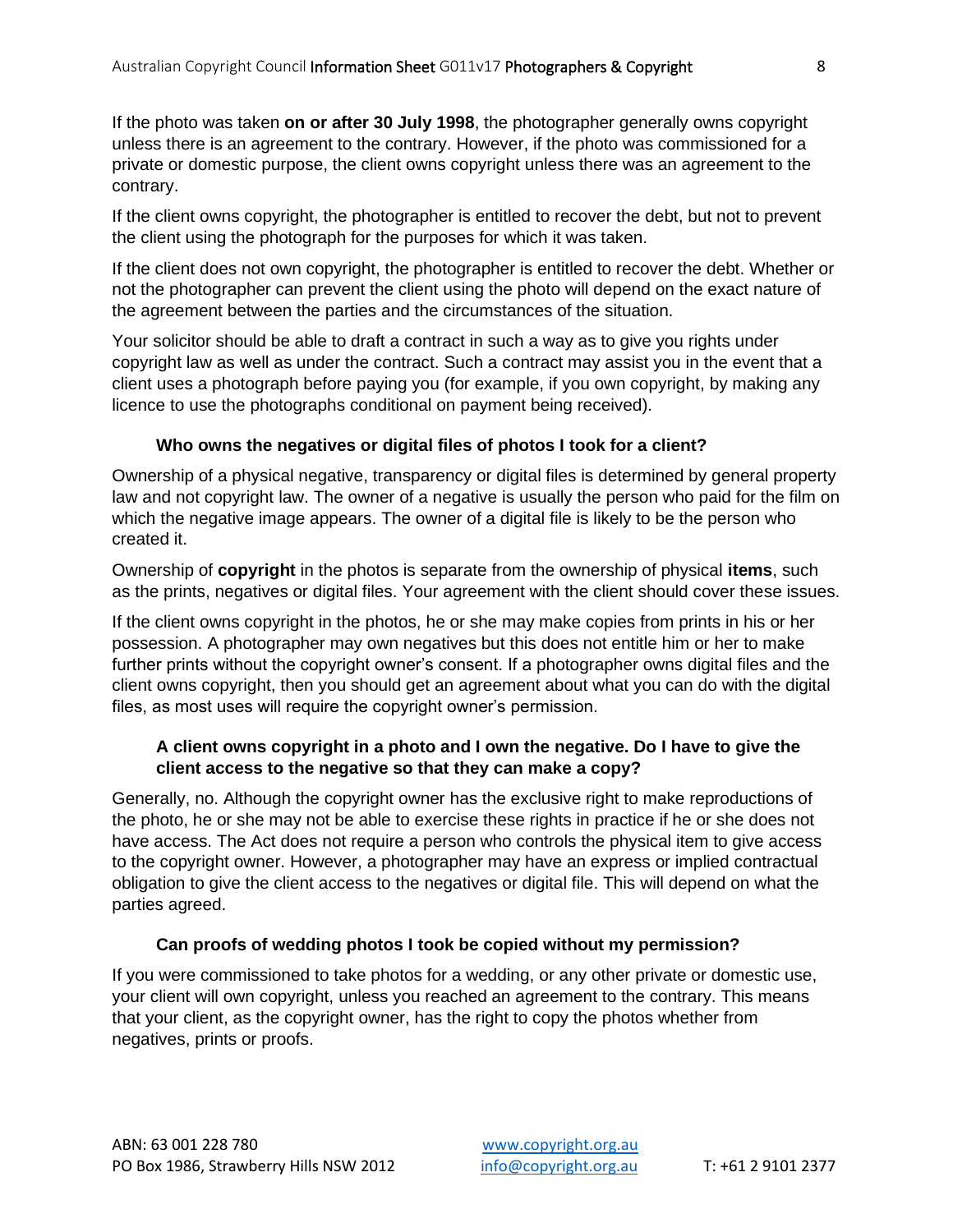# **Can a client reproduce a photo if the photographer owns the copyright?**

Even if the photographer owns copyright, the client may be entitled to make copies, if the client has an implied licence to do so. The client will only have an implied licence if it is clear from all the circumstances. For example, if a client commissions a photographer to take photos for use in a brochure, the client will be entitled to use the photographs for that purpose, even if the photographer has not expressly stated that she or he gives permission for this use.

# **Does a purchaser of a print have an automatic right to make copies of it?**

Generally, no. One person may own copyright in an image (and thus have the right to reproduce the image), and another person may own a negative, transparency or print in which the image is embodied. The purchaser of a print (or negative or transparency) does not generally acquire the copyright as well.

Of course, if a person commissions a photo and owns the copyright, they will have a right to make copies of the photo. In other cases, someone who commissions a photo may have either express or implicit permission to use the photo in certain ways. Each case depends on the circumstances.

# **I was commissioned to take a photo for one commercial purpose, and I have recently seen the photo reproduced in another context. Do I have any rights?**

If the photo was taken **before 30 July 1998,** your client owns the copyright in the photo, unless there is an agreement to the contrary. However, if at the time you were commissioned, the client made known to you the purpose for which the photo was required, you have the right to **restrain** the use of the photo for any other purpose.

If you had an agreement with the client that you would own the copyright, you are entitled to stop the client using the photo in any way that was not covered in the agreement, since such uses would require your permission.

If the photo was taken for commercial purposes **on or after 30 July 1998**, you own the copyright unless you and your client had an agreement to the contrary. You would therefore be entitled to stop the client using the photo in a way that was not covered by the agreement.

Each case depends on its facts, and you may need legal advice on your rights in your particular situation.

# **Do I need permission from the client who commissioned photos before I can include them in my portfolio?**

This will depend on who owns copyright in the photos. If the client owns the copyright, you will need the client's permission to reproduce the photos to include in your portfolio. However, if you own copyright, you do not need permission to reproduce them.

If your clients will own copyright in photos you take, you may wish to include a clause in the agreement allowing you to copy and communicate the photos for your self-promotion purposes.

# **Is my work protected overseas?**

Australia is a party to a number of international treaties dealing with copyright protection. Member states agree to extend the same copyright protection to works first published or created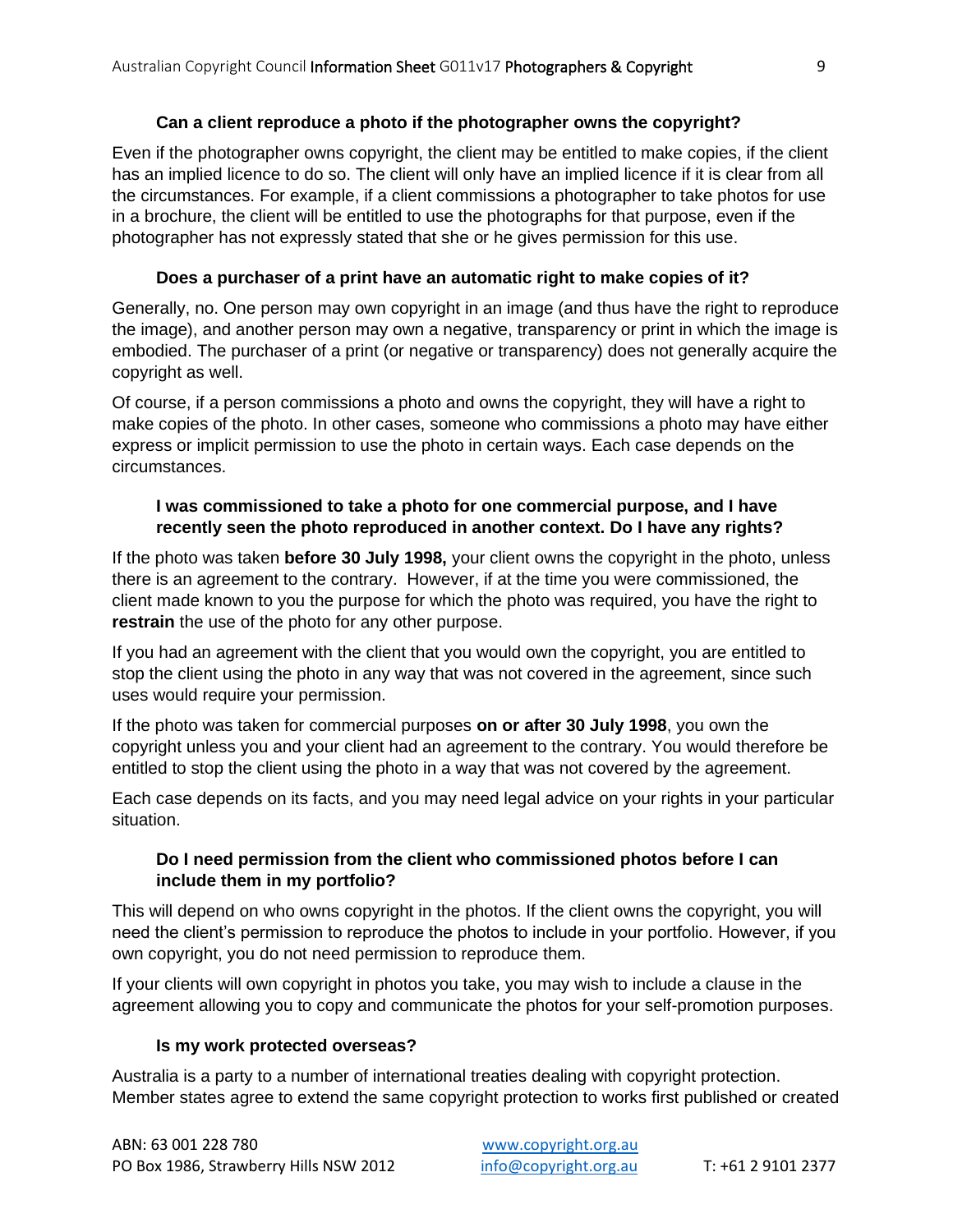by nationals of other member states as they do to works first published in their own country or created by their own nationals. Most countries grant copyright protection to Australian material. This means that if copyright in your work is infringed in, for example, Japan, you will generally be able to take action against the infringer in Japan.

If your work is to be published or widely distributed overseas, you may need to get advice from a lawyer with experience in the copyright law of the relevant country.

# **Are my photos protected if I upload them to a website or blog?**

The mere act of uploading your photos to a website or blog does not mean that you lose copyright protection. However, given that it is easy for people to reproduce photos they find on the internet, it is a good idea to take some practical measures to help protect against this, in addition to relying on your legal rights. For example, you should consider watermarking your photos with your name and the copyright notice (this may also give you an additional right of action if someone removes the watermark). You should also put a clear statement on your website about copyright and how people can get permission if they want to use your work. For more information see our information sheet [Websites & Copyright.](https://www.copyright.org.au/ACC_Prod/ACC/Information_Sheets/Websites___Copyright.aspx?WebsiteKey=8a471e74-3f78-4994-9023-316f0ecef4ef)

You should be careful to read any relevant terms and conditions if you want to upload your photos to websites and social media sites that are not controlled by you. This is because, in order to use many of these sites, you have to grant certain rights in your work to the organisation. You'll need to ensure you are comfortable with the terms and that any rights granted are in line with what you want to do with your photos later. For example, if you know you may want to sell copyright in your photos to someone else at a later date, you should not upload them to social media sites that take rights in the photos.

# **Do I need permission from people I photograph?**

A person's likeness is not protected by copyright. However, in some cases, using a person's likeness without permission may be prevented under other laws, such as the law of passing off, competition and consumer legislation, and State and Territory fair trading laws. These areas of law concern conduct which may mislead or deceive the public and may particularly come into play if the photo you are taking is of a well-known person, and is to be used, for example, as a poster or as a postcard or in advertising. In some cases, uses of photos may be defamatory of people in them.

If you are commissioned to take photos, it should not generally be your job to check these issues. However, it may be a good idea to alert clients to the fact that they may need to seek advice from a solicitor with the relevant expertise (note that the Copyright Council does not advise on these other areas of law).

Generally, if you have asked somebody to sit for you, it's a good idea to get a "model release" from that person so you won't have to worry later about whether or not your use of resulting photos will raise issues under areas of law such as passing off. For a sample photographer's model release, with explanatory notes, see the Arts Law Centre of Australia website: [www.artslaw.com.au.](http://www.artslaw.com.au/)

In other cases, photographers may take more casual shots, for example, photos of people in the street or at markets, or playing sports. If you know that you might later be using such a photo commercially, it's generally a good idea to get a model release from the people you have photographed. If it's impractical to get the people in your shots to sign model releases, or if they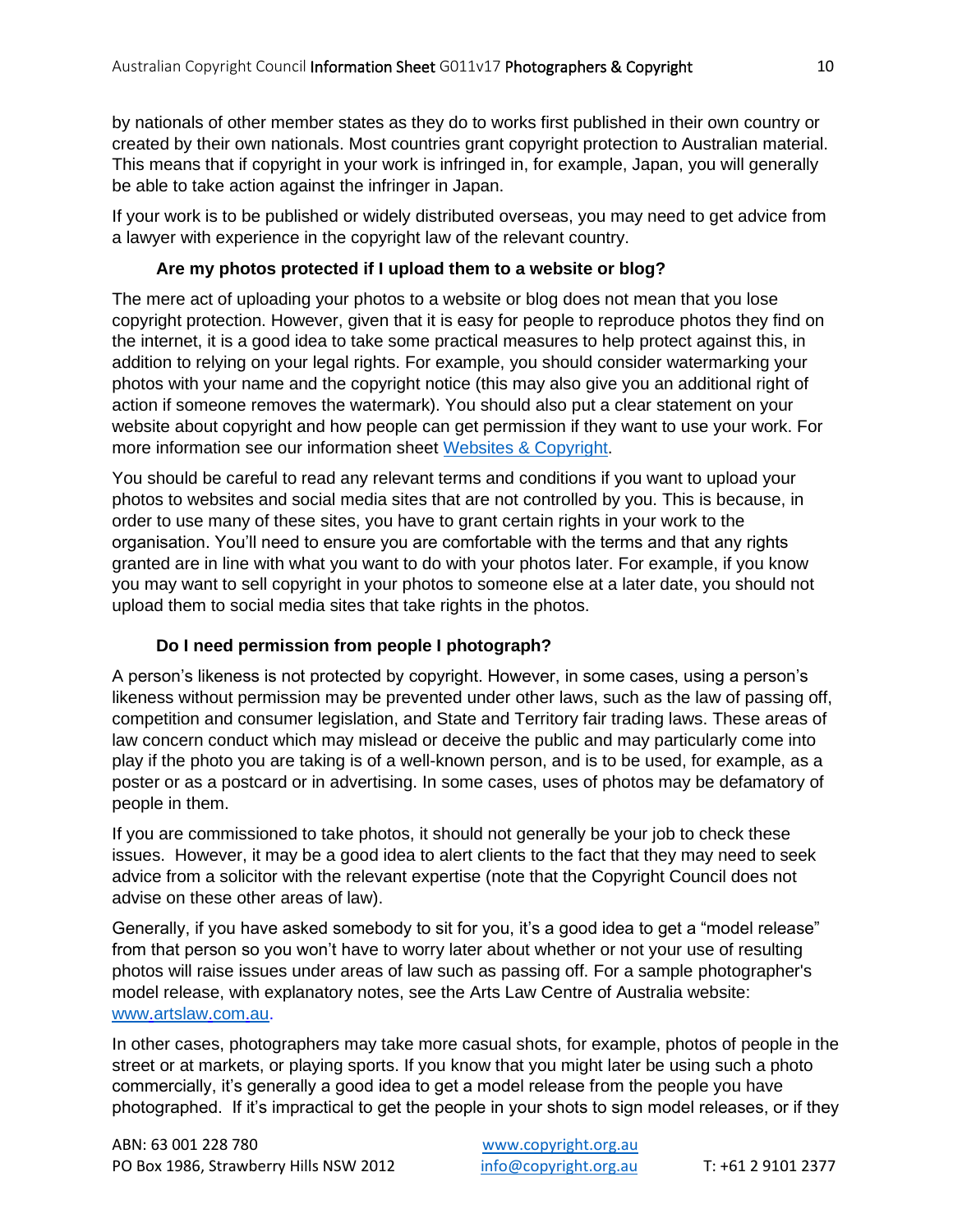refuse to do so, your ability to use or license the use of the photo in certain ways might be limited because of the laws discussed above.

#### *Privacy*

It is generally not an invasion of privacy to take another person's photograph. However, in some circumstances, you may be required to comply with the Australian Privacy Principles in the Privacy Act 1988 (Cth).

For example, if you are an organisation that has an annual turnover of more than \$3 million, the Privacy Act will apply to you.

If you are covered by the Privacy Act, then you may be subject to additional obligations when it comes to the photography of people that others may not be subject to. For more information, see the following FAQ on the Office of Australian Information Commissioner's website:

### <http://www.privacy.gov.au/faq/business/gen-q5>

For further information on this issue, contact the Office of Australian Information Commissioner or see its website: [http://www.oaic.gov.au.](http://www.oaic.gov.au/) The Copyright Council cannot advise on this area of law.

### **Further information for photographers**

The Australian Institute of Professional Photography (AIPP) is the representative body for professional photographers. Its website is at [www.aipp.com.au.](http://www.aipp.com.au/)

### **Further information**

For further information about copyright, see our website: [www.copyright.org.au](http://www.copyright.org.au/)

A Copyright Council lawyer may be able to give you free preliminary legal advice about an issue not addressed in an information sheet. This service is primarily for professional creators and arts organisations. For further information about the service, see [www.copyright.org.au](http://www.copyright.org.au/)

# **Reproducing this information sheet**

Our information sheets are regularly updated - please check our website to ensure you are accessing the most current version. Should you wish to use this information sheet for any purpose other than your reference, please contact us for assistance.